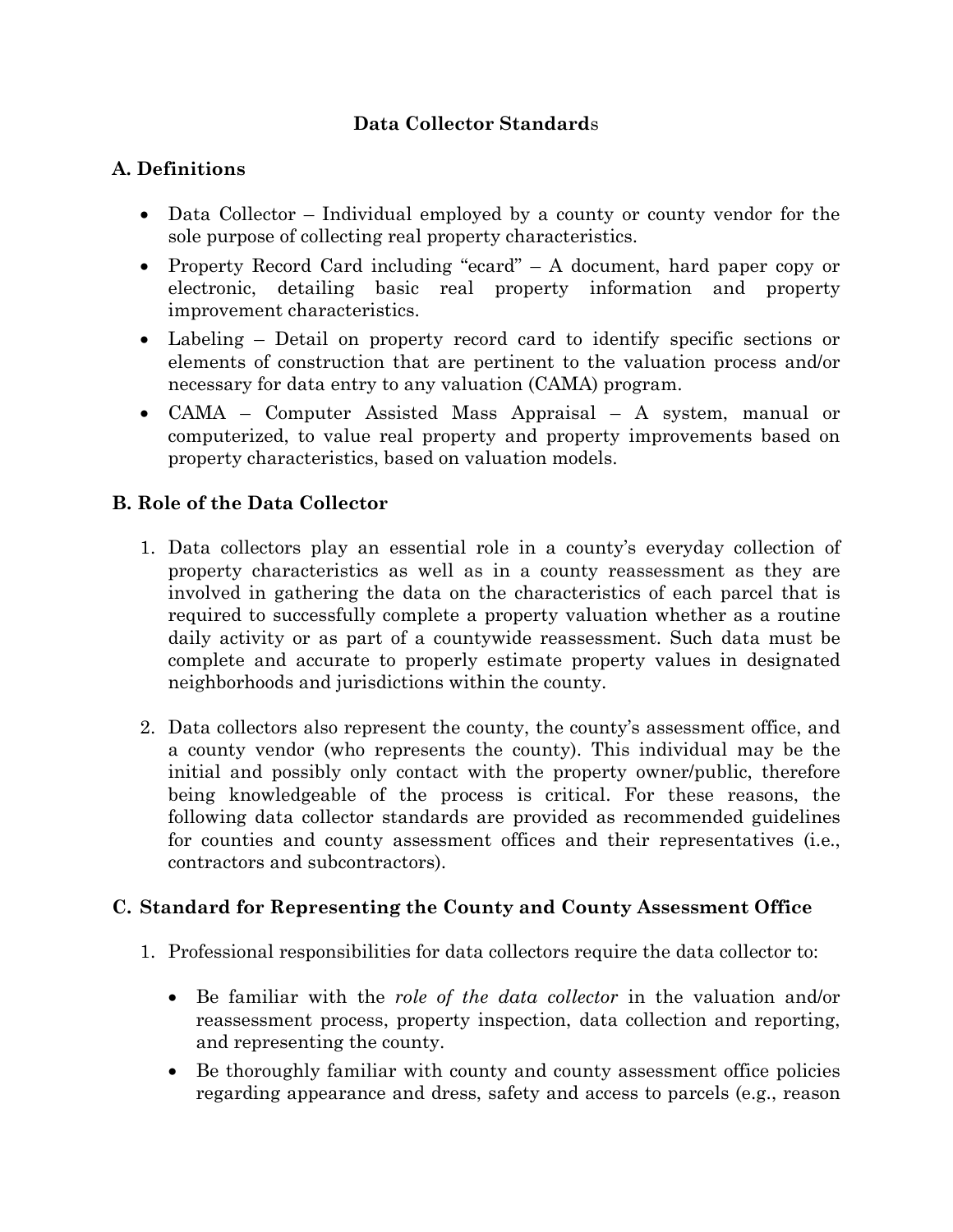for entry onto the property exterior; hours within which such entry may occur, including at a nonroutine time agreed upon with the property owner; prohibitions against opening doors, entry through open doors or looking into windows of structures; requirements to leave a notice (e.g., door hanger; see attachment for example) on the principal building providing the owner with information on how to contact the data collector or other county designated contact). for entry onto the property exterior; hours within which such entry may execut; including at a nonroutine time agreed upon with the property of<br>order profillitions agrained original does, entry through open does, or<br> $\delta$ 

- Be sure the correct property record card for the property is in hand for each field visit.
- Have his/her I.D. card ready and make no attempt to enter a property without it.
- Be ready to politely and properly identify oneself and identify and address the occupant.
- Tactfully explain the purpose for the visit to the property (standard script).
- Ask permission to inspect the property to ensure the property record is complete and accurate (standard script).
- Conduct all work in a polite, businesslike, efficient, and professional manner.
- Comply with policies related to prohibitions on entering the premise if the owner/occupant provided notice denying entry, and the requirement to immediately leave the property if the owner/occupant requests, and conduct oneself in a manner consistent with such policies.
- If an owner or occupant is not available at the time of the visit, follow preestablished protocol relative to property inspection and provide notice explaining the reason for the visit (e.g. door hanger with contact information).

If entry to the interior of a property is required, two county representatives must be present at all times for interior inspections and in compliance with county established trespass and privacy standards (see example of such policies attached).

- 2. Professional responsibilities for data collectors will also require a data collector to respond appropriately in special circumstances. For example, relative to a residential property, a data collector should:
	- Not enter property grounds if the property is posted with "no trespassing" signs or the perimeter of the property is fenced in with the access gate locked or unlocked.
	- If met by a minor after entering property grounds, ask if the parents are home. If the minor indicates the parents are at home, ask the child to tell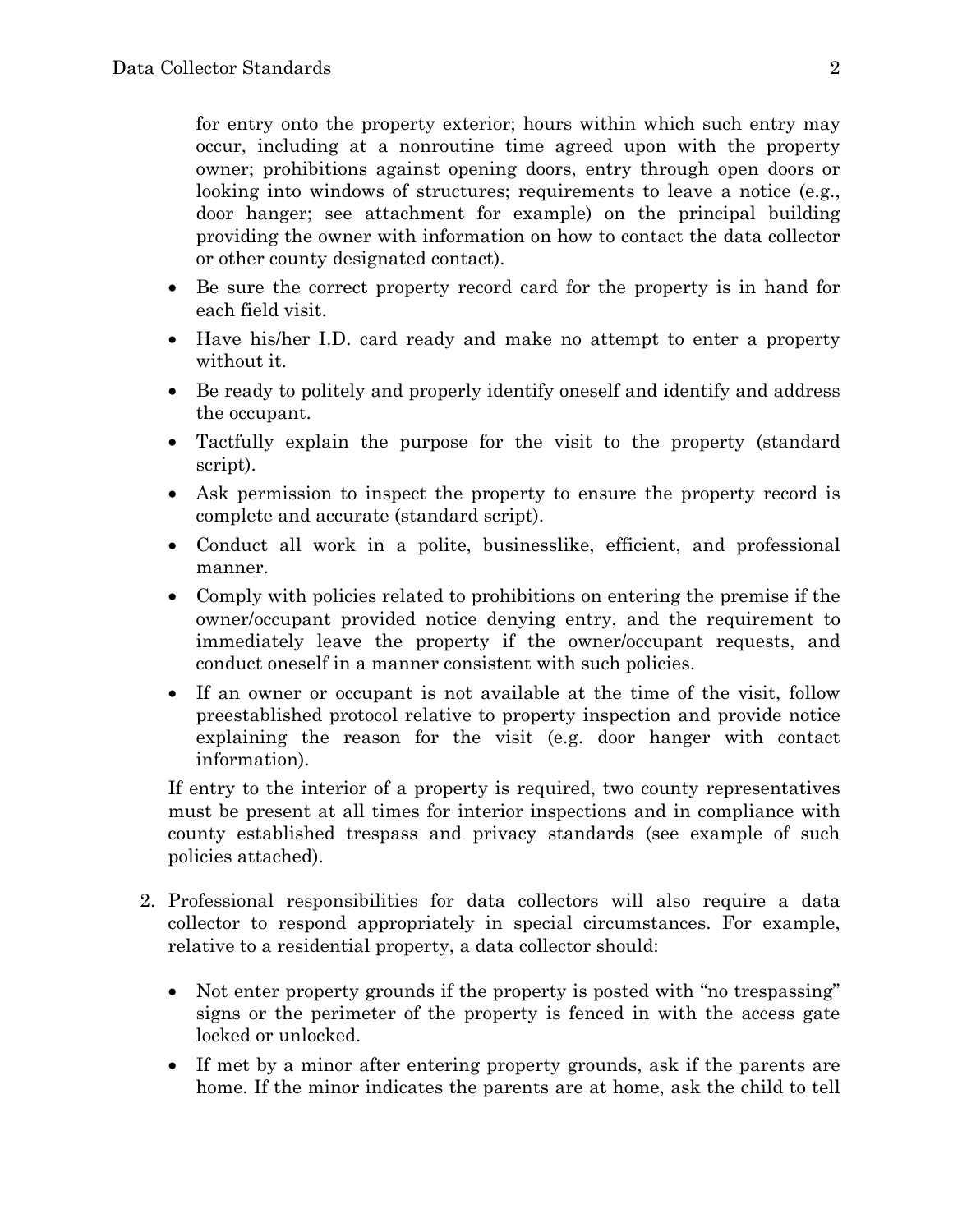the parents someone is at the door. When minors are present on property grounds, do not measure the exterior of the property until an adult has given permission. If the minor indicates no parent/adult is present, do not measure the exterior of the property and plan a revisit.

• Plan a revisit if there has been illness or death in the family.

#### **D. Standards for Visitation Procedures**

1. **Owner/Occupant Present**: The data collector should contact the parcel owner/occupant and if permitted, physically inspect each improved parcel. The purpose of the exterior inspection of the improvement(s) is to list and/or verify, and if necessary correct and/or revise, the property improvement characteristics/information contained on the property record card (including ecards) to validate the current property characteristics/information for each parcel.

If permission to inspect is denied, notation as to the circumstances is to be made on the property record card and a supervisor immediately notified. Further, if an inspection for any other reason (i.e. safety, security, healthrelated issues, only minor present, trespass issues) is not possible, notation as to the circumstances are to be made on the property record card and a supervisor is to be immediately notified.

As part of the data collection/inspection process, the data collector should inspect all improvements and perform measuring pertaining to collecting and recording complete data regarding the physical characteristics of all the improvements for every parcel. (Improvement should be measured from the exterior and rounded to the nearest foot and recorded on the property record as directed. The dimensions should be written on a preliminary sketch and later transferred to the property record card. The sketch should contain exterior dimensions, story heights and labeling. The final sketch should be neat and to scale. Dimensions should be properly placed so that the square footage for specific areas and total square footage is able to be correctly calculated; labeling should be legible and complete.) the parents someone is at the door. When minors are present on projectly grounds, do not an<br>another do not measure the categore's domination and high harmonization<br>of the property and in a revisit given permission. If the

• Contact with the parcel owner/occupant also provides opportunity to verify the available information on the parcel and may provide information about the age of buildings, recent sales information from the owner, and information on any changes to the improvements and also identify factors that might affect the value of the property (e.g., special easements, unusual soil conditions, property rights). It also provides opportunity to advise the owner, if asked, when and where the information on the property valuation will be available, or how such information may be obtained.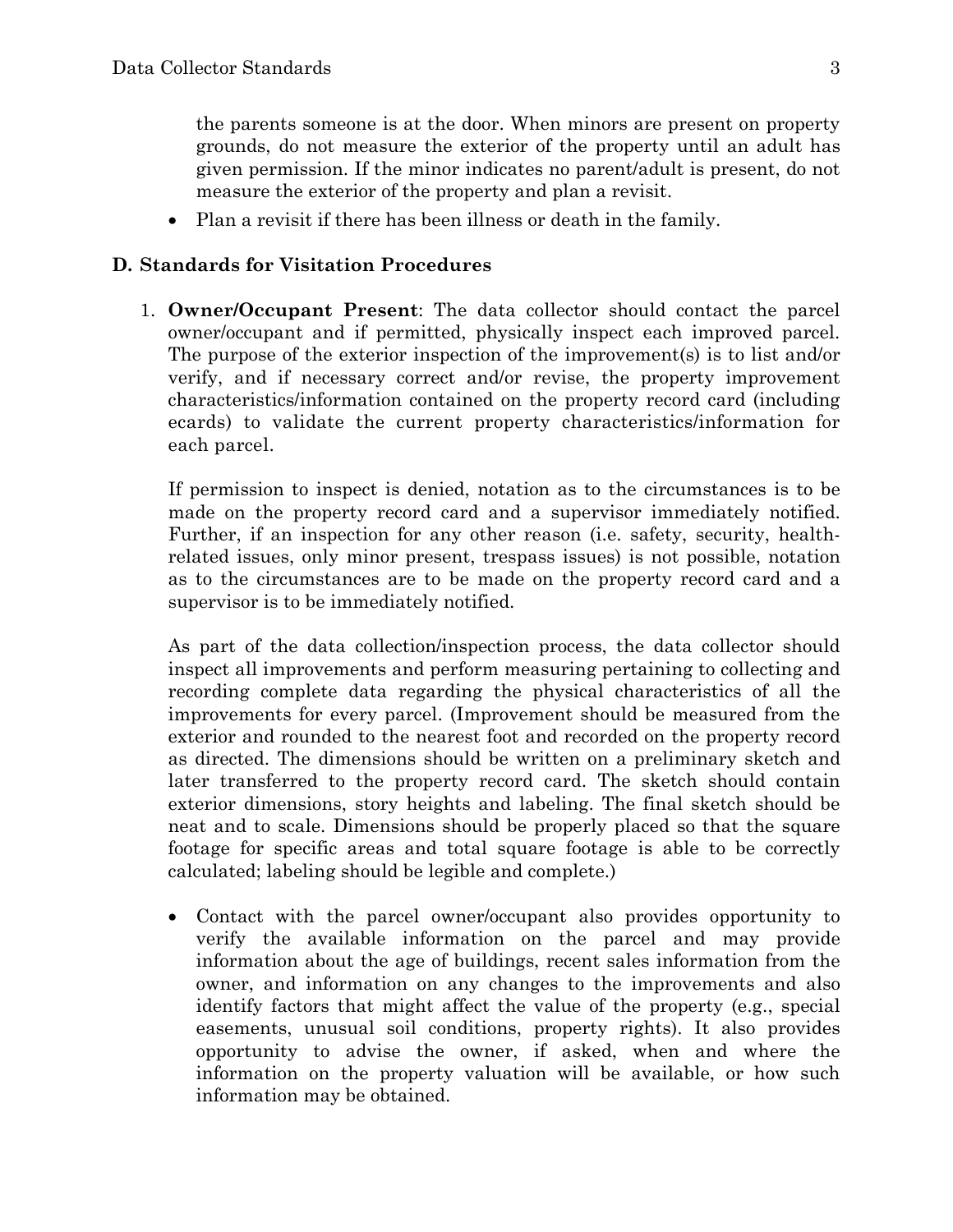- If entry to the interior of the property is required, two data collectors or county representatives must be present at all times and act in conformance with county-established trespass and privacy standards.
- 2. **Occupant Not Present**: If contact is not made with the owner/occupant of a specific improved property, and policies with respect to special circumstances and county policies regarding privacy and trespass are not applicable (e.g., a vacant property), the data collector should go about the process of measuring and collecting visible property characteristics, inspect the subject property from the exterior, and leave a notice (door hanger) with a local telephone number informing the owner/occupant that the property has been inspected and how the property owner may reach the county-designated contact if desired. For each content of the property is required, two data collect<br>for county representatives must be presented its one and anise are content at all times and all<br>at component parts and the present at all times and all compos
	- 3. If the owner/occupant refuses entry, the data collector may estimate both size and property characteristics (see attachment with possible example of a notice concerning the estimated assessment).
	- 4. The data collector must document all reasons for inability to conduct a physical inspection of the exterior of the property and specifically report such parcels that were not physically inspected (for any reasons previously discussed in C 2) to their supervisors.
	- 5. The data collector must complete and submit **all required field reports** promptly following completion of the field review per the requirements of the county assessment office.

#### **E**. **Training and Quality Assurance Standards**

- 1. The data collector1 should bring to the **position basic skills** including, but not limited to, basic observational and mathematical skills required to collect data and perform arithmetic, and possess communication skills. In some communities, bilingual skill may be desirable.
- 2. The data collector **must be trained to**:

 $\overline{a}$ 

- Generally understand property valuation as it relates to assessment and the purpose of a reassessment as it relates to general countywide reassessment or daily field property review and the data collector's role in the assignment or project.
- Understand the data to be collected and the property record fields to be verified and completed.

<span id="page-3-0"></span><sup>&</sup>lt;sup>1</sup> Prior to employment, potential data collectors should possess a valid driver's license and reliable vehicle, and have complied with county policies related to current background checks.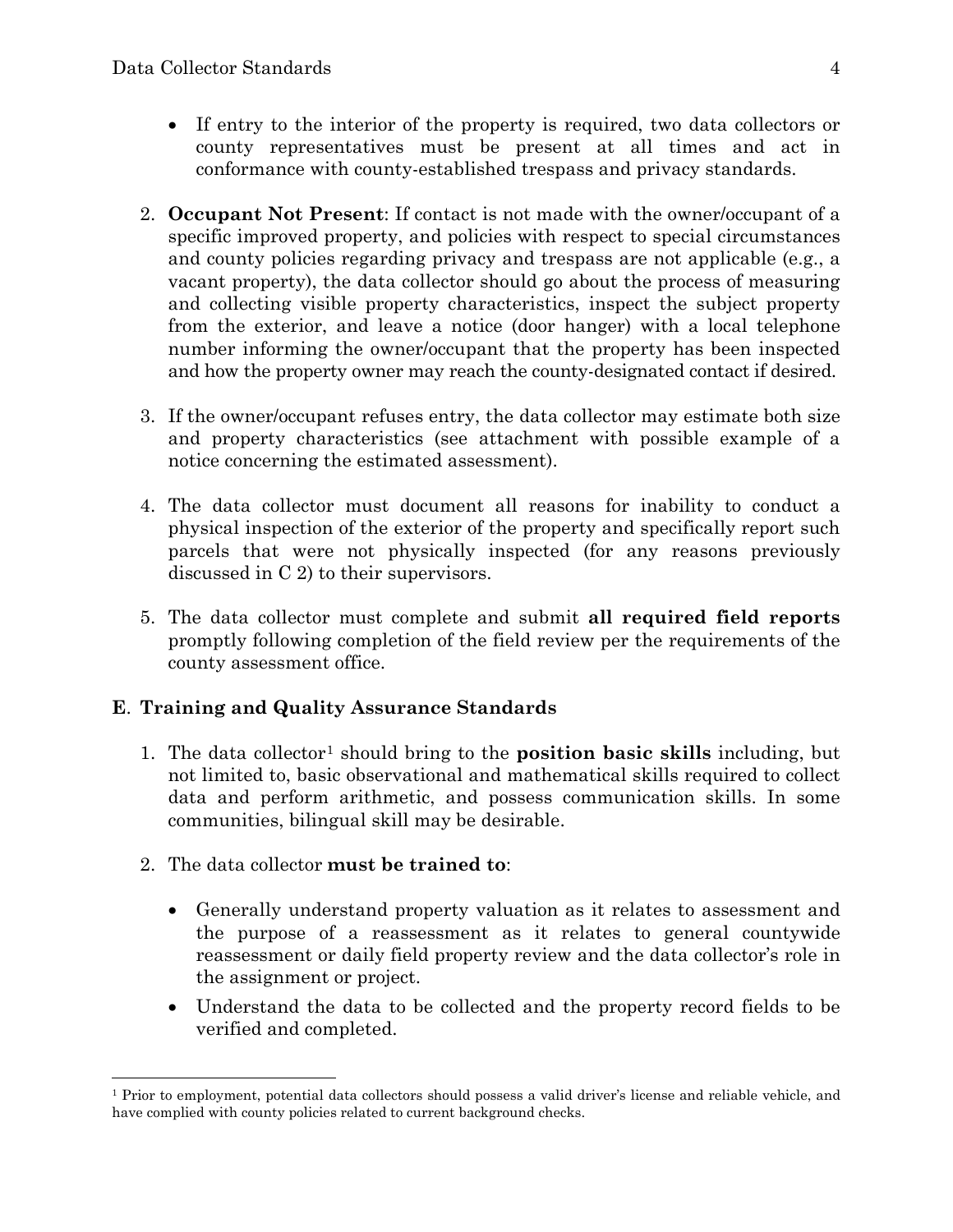- Accurately and fully complete relevant fields on the property record card<sup>2</sup> based on the training or operational manual with instructions for its completion.
- Accurately and consistently verify or collect new property characteristics and record property characteristics, square footage, angles, sketches and dimensions for appropriate field documents.
- Take clear digital images of properties.
- Gather cost and sales information and records on appropriate field documents, if required. [Note Well: This step relative to cost and sales information may be considered as "valuation" and not in the purview of the data collector. In the sales comparison, the comparable selection process requires the selection of comparable properties which is subjective and should only be done by Certified Pennsylvania Evaluators (CPEs).]
- Document/update data on the physical condition of buildings based on objective property characteristics (e.g., the presence or absence of a structure).
- Complete logs and control forms and required documentation, as required.
- Bring to the attention of the field supervisor issues that may be identified regarding mapping, or inaccuracies on the parcel identification and property record card (e.g., the presence or absence of a structure).
- 3. The data collector gathers and records objective property characteristics. Property elements that require estimation of value or consideration of subjective factors may not be reported by data collectors, unless the individual acting as a data collector is a CPE or certified appraiser. As a result, data collectors should not assign value attributed to property characteristics, such as: Accurately a[n](#page-4-0)d fully complete relevant fields on the property record cardinates<br>based on the training or operational manual with instructions for its countered and the<br>completion. A carrier of more terms in a state and re
	- Grading factors.
	- Quality of a structure.
	- Condition of a structure.
	- Depreciation.
	- Effective age.

 $\overline{a}$ 

• Legal property rights (e.g., riparian rights, oil and gas rights).

<span id="page-4-0"></span><sup>&</sup>lt;sup>2</sup> While a data collector may not complete all fields on a property record card, typically, the existing property record card will include property identification data such as the parcel number (aka property identification number or PIN), name and address of owner, legal description, a detailed listing of building characteristics, an area to sketch the building, a list of minor buildings, a space for a photograph and notations, all land listing data and computations, a sketch of the parcel, property identifiers such as parcel number and property location, sales data, building permit records, and factors affecting land values (i.e., use, depth, influence factors, topography, utilities, type of street or road, dwelling setback, fronting traffic, and zoning), quality of construction, and condition, desirability and usefulness for the building's age and type.